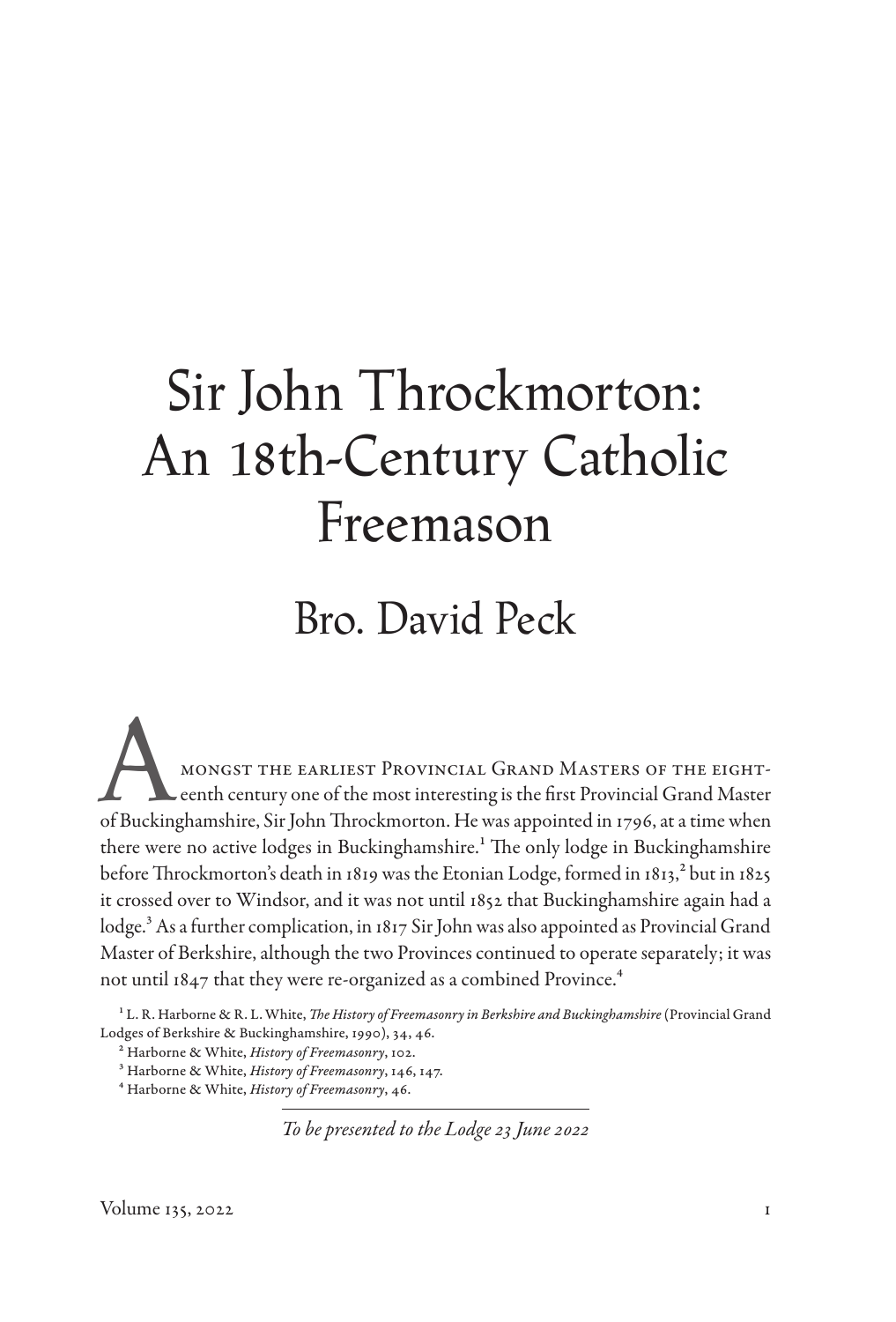David Peck



Fig. 1. Sir John Throckmorton by Andrew Pilmer. Photo Copyright National Trust / Simon Pickering.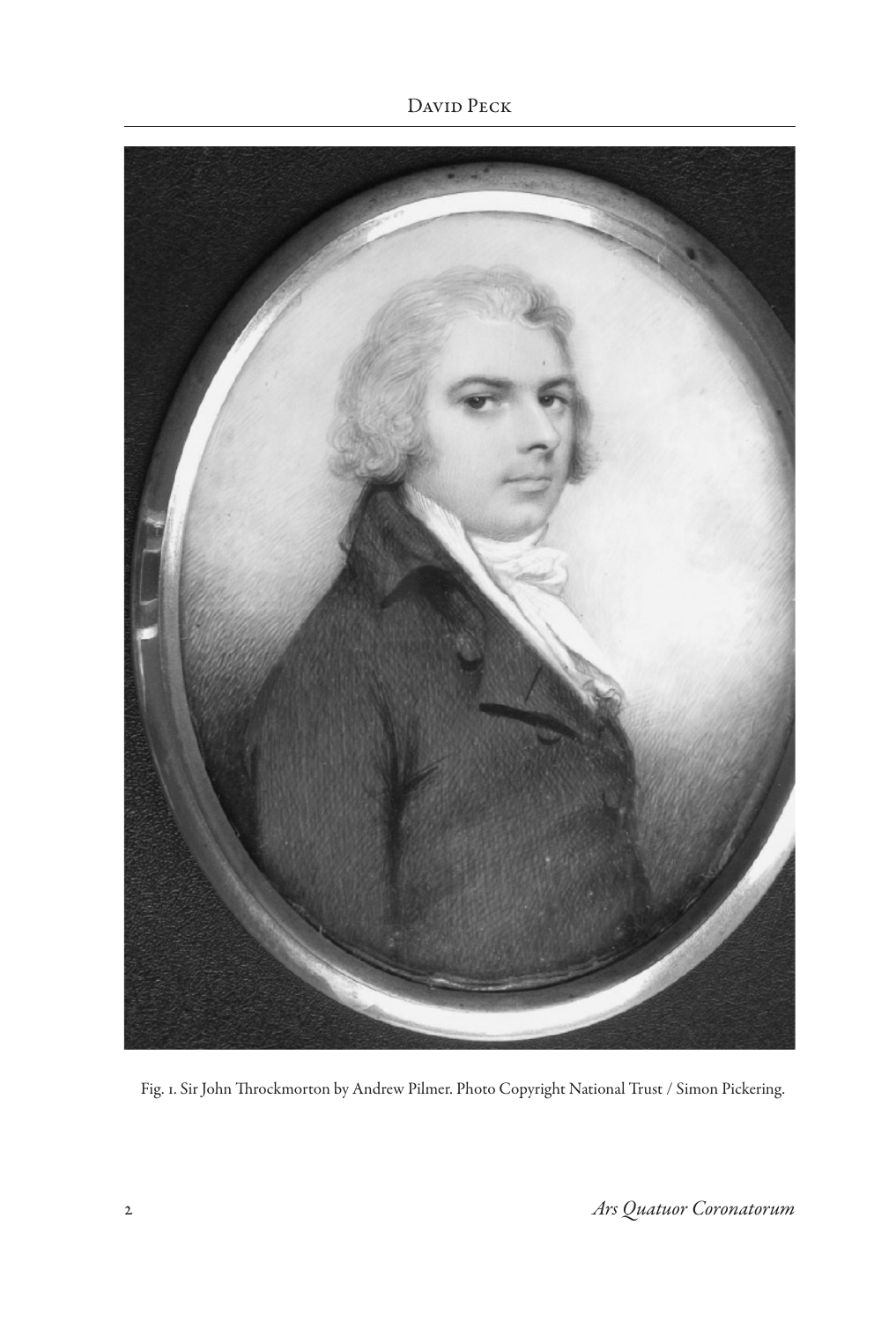A significant feature of Sir John's career was that he had been born into a very wealthy, staunchly Roman Catholic, family. At this time Roman Catholics had to live with many legal restrictions. They could not vote, study at Oxford or Cambridge,<sup>5</sup> become an MP, hold public office or serve in the Army; they were also subject to heavy fines if they failed regularly to attend an Anglican Church. But there were no restrictions by Grand Lodge or the Roman Catholic Church in England on Roman Catholics becoming Freemasons and progressing to the highest offices in the Craft. His career throws considerable light upon the social history of some of the English Roman Catholic gentry at the end of the eighteenth and early nineteenth centuries and their involvement in Freemasonry. During the Napoleonic Wars he saw one of his younger brothers and wife imprisoned by Napoleon in France.<sup>6</sup> He was an acquaintance of William Wilberforce whose Act abolished the slave trade in the British colonies. At the same time his Masonic career spanned a momentous period in English Freemasonry, especially with the unification of the Moderns and Antients Grand Lodges in 1813.

In 1778 a Catholic Relief Act had eased a general anti-Catholic sentiment, but the Protestant Association, headed by Lord George Gordon had stirred up a considerable anti-Catholic sentiment, culminating in the Gordon Riots in June 1780, when there were several days of rioting in London, involving the looting and burning of Catholic chapels in foreign embassies and the looting of at least one major distillery. The rioting was only suppressed when the Government finally sent in the Army.<sup>7</sup>

On 3 June 1782, Sir John was elected as a member of the revived Catholic Committee. The committee sought to further the achievements of the *Catholic Relief Act 1778* through emphasizing the independence of English Catholics from papal control.<sup>8</sup> On 19 August that year he married Maria Catherine (1762–1821). Clearly this was a busy year for him, as in the same year he was initiated into Freemasonry.

In 1791 he was installed as Master of the Royal Lodge, just before he went on his second European Tour, accompanied by his wife, during which time he left Paris only two days before the Insurrection of 10 August 1792, when armed revolutionaries in Paris stormed the Tuileries Palace.<sup>9</sup> The Throckmortons escaped into Switzerland, and had returned to England by August 1793. Immediately after his return he threw himself once again back into opposition politics. He took up chairmanship of the Foxite Society of Friends of the

<sup>5</sup> Pre-1824 the only universities in England. In 1824 the Manchester Mechanics Institute was opened to educate the city's working population and subsequently became part of the University of Manchester.

<sup>6</sup> In May 1803, Charles Throckmorton was arrested as a 'détenu' with his wife Mary, whilst taking advantage of the new peace of Amiens to travel back to France, in search of a milder climate. See E. M. Duché, *APassage to Imprisonment: The British Prisoners of war in Verdun under the First French Empire*, PhD Thesis, University of Warwick, at http://wrap.warwick.ac.uk/66883/1/WRAP\_THESIS\_Duche\_2014.pdf.

<sup>7</sup> G. Rudé, *The Gordon Riots, in Paris and London in the Eighteenth Century* (London: Fontana/Collins, 1974).

<sup>8</sup> Scott, 'Sir John Throckmorton', *ODNB.*

<sup>9</sup> H. Taine, *The Origins of Contemporary France*, Volume 3 (Project Gutenberg EBook, 2011), 298.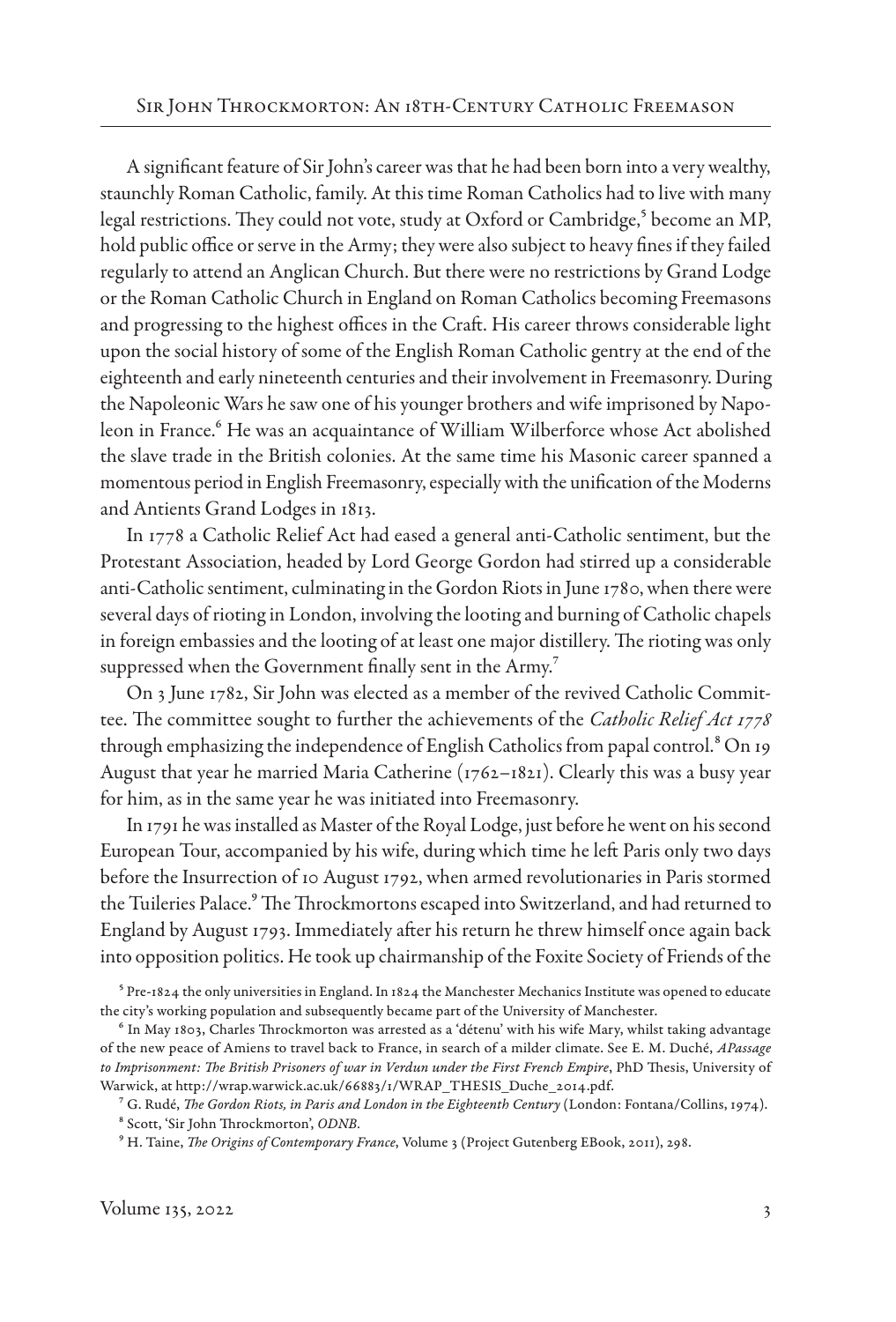David Peck



Fig. 2. Sir John Throckmorton, attributed to Thomas Phillips. Photo Coughton Court, Copyright National Trust.

People, an organization in Great Britain that was focused on advocating Parliamentary Reform. He was also prominent later in supporting the eventual *Catholic Emancipation*  Act 1829, which removed many of the previous restrictions on Catholics.<sup>10</sup>

At the Reformation (1529–37) all former Catholic dioceses in England and Wales had become Anglican, and thereafter, for nearly 300 years, there was in England no formal Catholic hierarchy. The state would not allow it and the Vatican regarded England as missionary territory. There were no dioceses, and instead of parishes the Roman Catholic Church operated a network of covert 'missions', often based in the country house of a Catholic family. From the late seventeenth century onwards the Roman Catholic Church in England was overseen by four missionary bishops, known as Vicars Apostolic, each responsible for a missionary region. Each Vicar Apostolic was a titular Bishop, meaning he was given the honorary episcopal title of a 'dead diocese' from times past.

From 1782 until the end of his life Sir John worked as a member of the revived Catholic Committee, to demand that, instead of Vicars Apostolic being appointed by the Pope, the laity and clergy should elect their own bishops. To promote this concept Sir John wrote and published two very lengthy documents. The first one anonymously, entitled *A letter* 

10 *An Act for the Relief of His Majesty's Roman Catholic Subjects*, introduced by the Duke of Wellington. It received royal assent on 29 April 1829.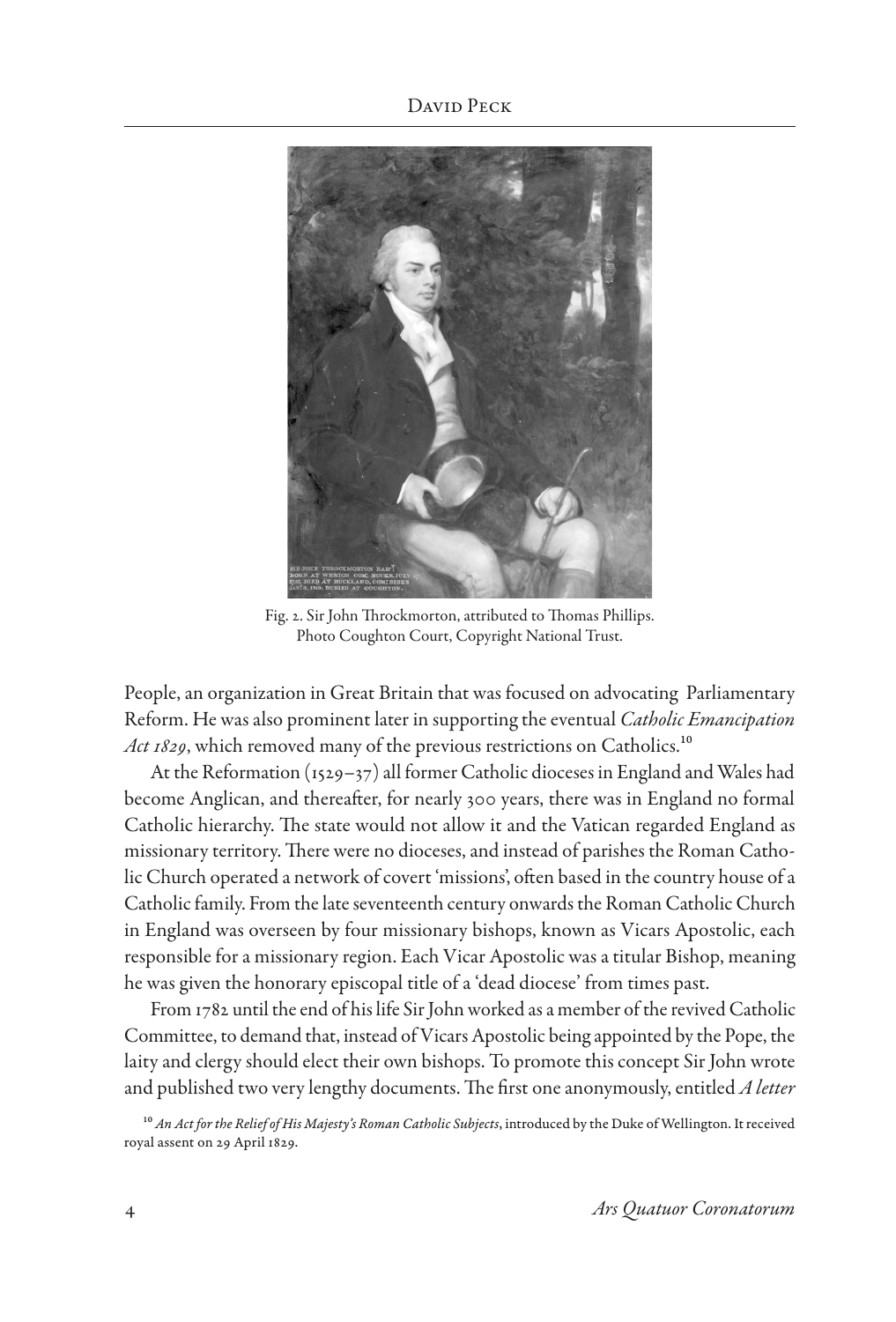*addressed to the Catholic Clergy of England on the appointment of Bishops by A Layman*., had twenty-two pages which ends 'I am, Gentlemen, Your obedient humble Servant, A LAYMAN. June 12, 1790.<sup>'11</sup> Subsequently, this time under his own name, he wrote  $A$ *second letter addressed to the Catholic Clergy of England on the appointment of Bishops in which the Objections to the first letter are answered*. This letter was 113 pages long, with almost as many pages again in an appendix, and concludes with 'I am, Gentlemen, Your obedient humble Servant, JOHN THROCKMORTON. "Weston" Nov 17, 1790.'12

Sir John was awarded the honorary degree of Doctor of Civil Law (DCL) by Oxford University on 15 June 1796, when his address was recorded as Buckland, Berks. However, this reference does not record the reason for the honour. It is interesting to note that the original Test Acts in late 1600 did not allow Roman Catholics, Nonconformists, and non-Christians to attend university and presumably not receiving even honorary degrees. It was not until the *Universities Tests Act 1871* that restrictions on student and staff of all faiths and no faith were finally lifted.

Sir John also published a book entitled *Considerations arising from the debates in Parliament on the petition of the Irish Catholics by Sir John Throckmorton, Bart*.13 The content of this book also appears in *The Edinburgh Review*, in which he states:

We may venture to lay it down as a general proposition, that all restrictive laws, which exclude certain classes of men from political stations, are, in that immediate operation, oppressive and impolitic. That the classes excluded are sufferers, is abruptly clear: and evil suffered by individuals are in some measure evil suffered by the public, if it be true that the public is composed of individuals.<sup>14</sup>

Sir John was a prodigious diary keeper, many of which remain in the Warwickshire County Council – County Record Office.

#### Sir John Throckmorton the Freemason

At the age of twenty-eight Sir John was initiated and passed on 6 June 1782 in the Royal Lodge No. 251 (later to become Royal Alpha Lodge No. 16) meeting at the Thatched House Tavern, St James's Street, London. He was not raised until 9 April 1787. He was Master in 1791 and 1798. Only nine years after he was raised, he was 'appointed' or more correctly given the Grand rank of Provincial Grand Master for Buckinghamshire on 13 April 1796, the first time that title / rank was used. The date of '3 April 1796' has yet to

<sup>11</sup> *A Letter addressed to the Catholic Clergy of England, on the appointment of Bishops. By a Layman* [Sir J. C. Throckmorton] (London?: 1790).

<sup>12</sup> J. C. Throckmorton, *A Second Letter addressed to the Catholic Clergy of England on the appointment of Bishops in which the Objections to the first letter are answered* (London: J. P. Coghlan, 1791).

<sup>13</sup> J. C. Throckmorton, *Considerations arising from the debates in Parliament on the petition of the Irish Catholics* (London: Oxford, 1806).

<sup>14</sup> *The Edinburgh Review or Critical Journal*, April 1806 to July 1806.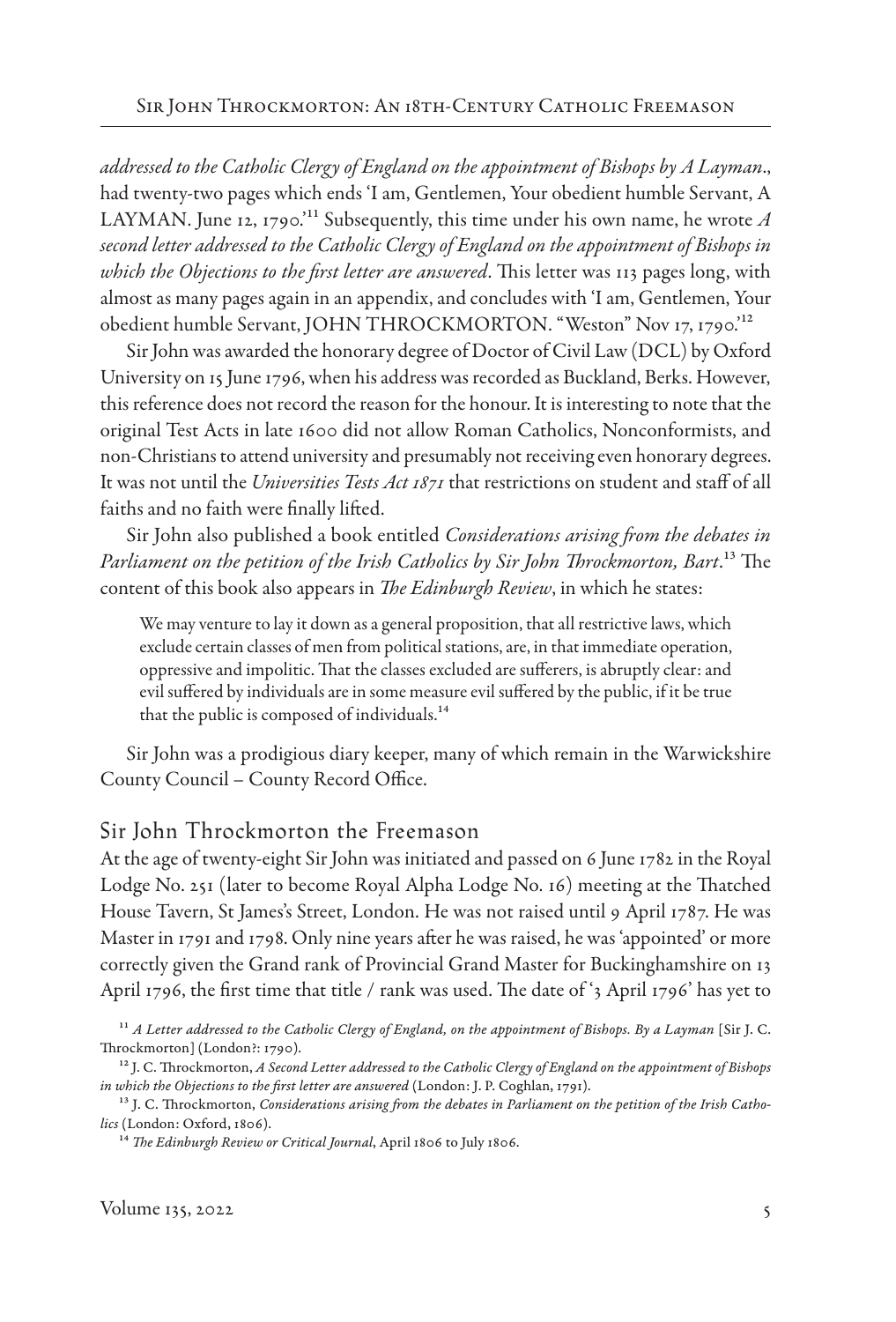be completely verified, whilst many other sources report 1796 as the year of his appointment. Sir John did attend the next Grand Feast on 11 May 1796, presumably as Provincial Grand Master for Buckinghamshire. His diary records: 'Dined at Grand Festival. Prince of Wales in chair.'

Nothing in the reports or Minutes of the Grand Lodge indicates that Sir John was formally 'invested' with any sort of ceremony. The Minutes of the May 1796 meeting only record the appointment and investiture of the officers of the year and the presentation for approval of the following year's Grand Stewards. However, these very brief statements about his Masonic career do not answer a very important question: why and how did he, as a staunch Catholic, become a Freemason? The challenge was to put some detail on how that occurred.

By 1787 Royal Lodge Bye Laws state:

I<sup>st</sup>... THAT Eight regular Lodges be held in every year Viz: On the First and third Thursdays in February, March, April, and May unless sufficient matter be laid before the Lodge to induce an Order for an extraordinary One–the members summoned to meet at four–Dinner to be on Table at ½ past four–the Lodge opened at Seven and closed when Business will admit or the Master shall think proper.

 $2<sup>d</sup>$  . . . That the Annual Subscription of each Member be four Guineas payable to the Treasurer of the Lodge on the first Meeting in each year.

 $4<sup>th</sup>$ .. That the Master upon his Election contribute four Guineas to the Fund of the Lodge the Senior Warden Two Guineas: and the Junior Warden One Guinea.

Clearly it was quite expensive to be a member of Royal Lodge. Sir John's Masonic footprint is not large in internet searches. However, a paper by Bro. Gordon Hills provides an invaluable secondary source.<sup>15</sup> Hills starts by recording his source: 'The record of forty years in the life of the Royal Lodge is contained in a volume preserved in the Library of the British Museum bearing on its binding the title: "PROCEEDINGS OF THE ROYAL LODGE OF FREEMASONS, London: 1777–1817,'' No. 29.970 in the Catalogue of Additional MSS.' Hills's paper lists the name 'Throckmorton' at least seven times and 'Throgmorton' once.

Sir John's main Masonic interests appear to have been in London, as you will see below in the Minutes of the Royal Lodge at the time of his initiation, when his address is recorded as being in Harley Street in London:

THROCKMORTON [appears as Throgmorton at first entry only] John, Esq<sup>r</sup>. of Harley Street, Proposed by Bro. Meade. "passed the Lodge of an Entered Apprentice and was by permission of the Lodge advanced to the Degree of a Fellow Craft" June 6, 1782.

15 G. P. G. Hills, 'An Account of the Minutes of The Royal Lodge, 1777–1817', *AQC* 31 (1918), 69–122.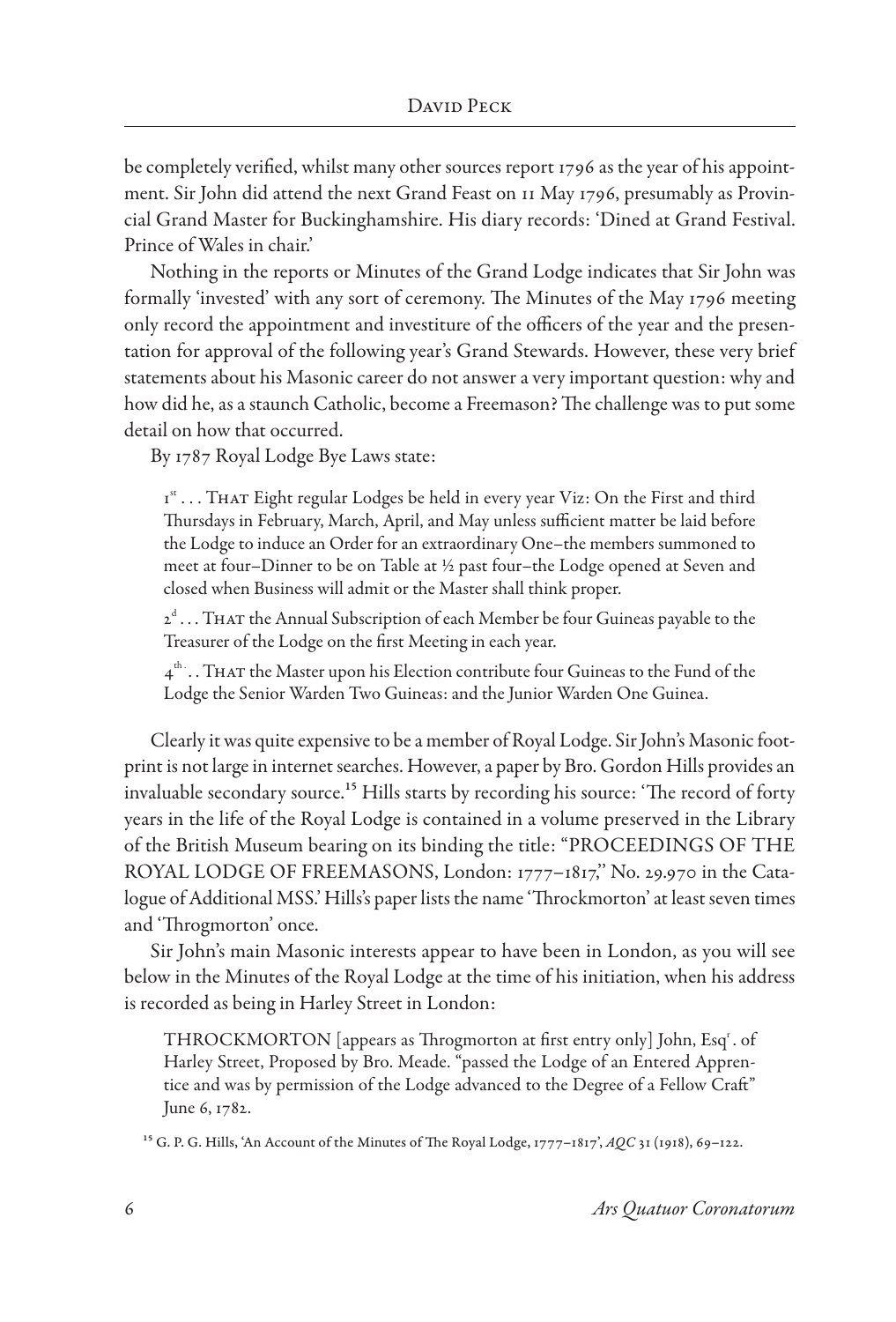His proposer, Bro Meade, is not recorded in the Minutes of the Royal Lodge as being initiated there. They record the following:

Meade, DOMINICK, Master 1799: elected Treasurer December 6, 1781 and so continued until December 4, 1783, when he was not re-elected because of "being gone to the West Indies." Next appearance as attending February 1, 1787 and on February 17, 1787 again elected Treasurer in February 1788 declined re-election on account of absence.

Several brethren of Royal Lodge served as Grand Stewards for one year between 1766 and 1792. Meade was a Grand Steward in 1771. He seems to have proposed three candidates, all immediately before Sir John, including: 'Honble Charles Stourton [later Lord Stourton] in 1781, John Palmer Boteler in Jan 1782 & Henry Crathorne in Feb 1782', but none after Sir John. Henry Crathorne was a Grand Steward (via Friendship Lodge) in 1784 and Senior Grand Warden in 1790. The Minutes record Charles Stourton as being the son of the 'Late Grand Master of Germany.'

There is no record of Meade in the Minutes of the Royal Lodge after 1788. However, by the time Sir John was initiated it is clear from the following that he moved in social and Catholic circles which involved many prominent Freemasons with membership of or as visitors to Royal Lodge. It is most likely that one of his acquaintances, who was a Mason, perhaps even Lord Petre, Grand Master from 1772 to 1777, who asked Meade to act as Sir John's proposer. Petre and Sir John had close connections in the Catholic Committees, etc.16 Petre would have known Dominick Meade and may have asked Meade to act as Sir John's proposer. There appears to be a link between Dominick Meade and Petre, as Meade was a Grand Steward in 1771, the year immediately before Lord Petre became Grand Master.17 Hence Meade would most likely have been heavily involved in the preparation for the Grand Lodge meeting and Feast on 4 May 1772, at which the current Grand Mster, the Duke of Beaufort, was present. Lord Petre was elected for the ensuing year, and after dining the Duke invested him with the ensigns of his high office.<sup>18</sup> It is interesting to observe what were 'with the ensigns of his high office' and 'usual ceremonies, especially as the investiture was after dining!

Sir John took an active involvement in Royal Lodge. For example, in 1792 he apparently objected to the proposed 'stylish' uniform for members. At the time it seems that several of the more prestigious London lodges were discussing distinct uniforms.<sup>19</sup> Sir John proposed four candidates for membership of Royal Lodge between 1789 and 1813, but he did not propose his brother William to be initiated into the lodge. On 3 March

<sup>16</sup> See D. A. Bellenger, 'Petre, Robert Edward, 9th Baron Petre' (1742–1801), ODNB.

<sup>17</sup> Anderson, 1784 *Constitutions*, 409.

<sup>18</sup> Anderson, 1784 *Constitutions*, 409.

<sup>19</sup> Hills, Minutes of The Royal Lodge, 87.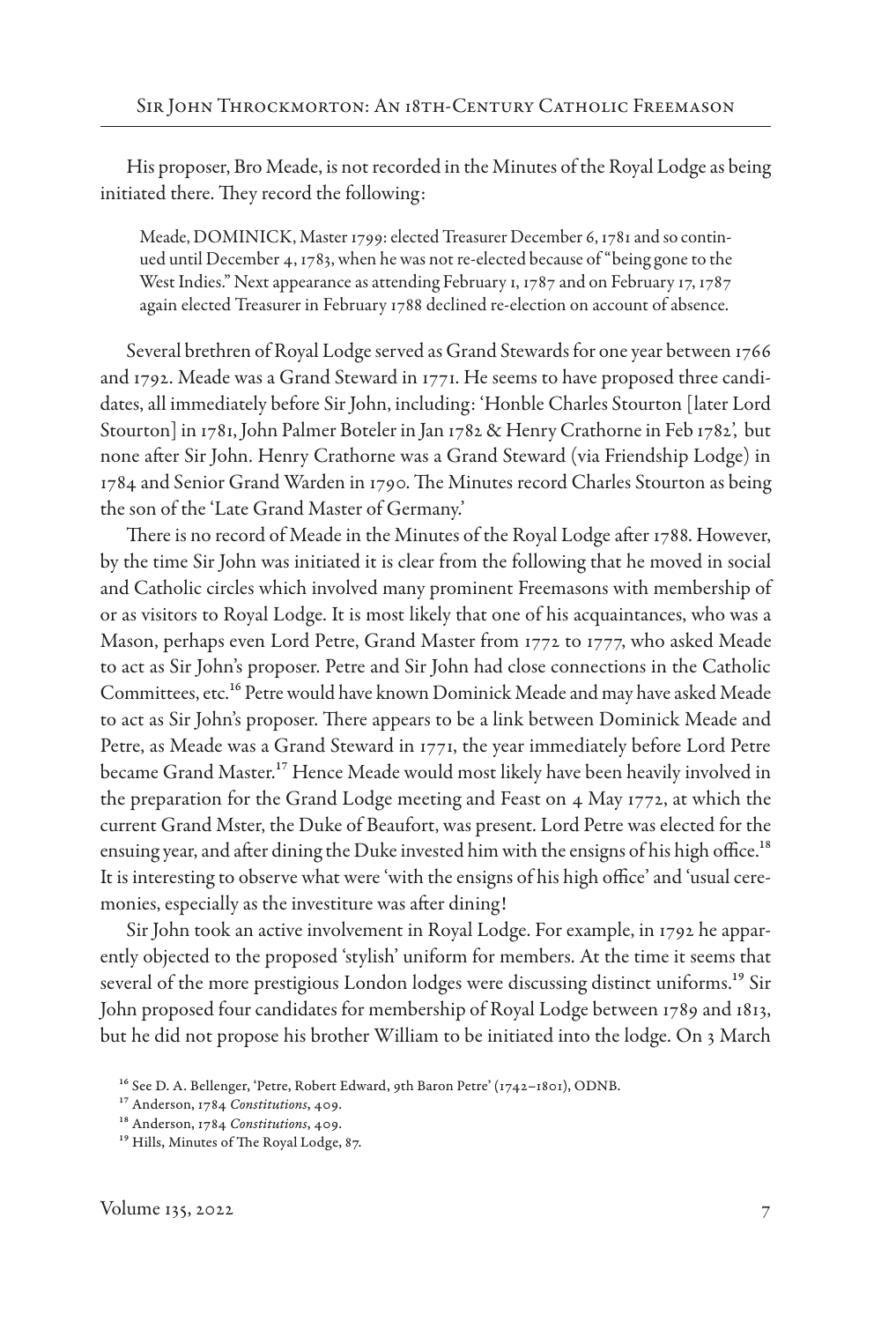1791 William was proposed by Bro. Stanhope and seconded by Bro. Henry Howard, both of whom had been originally proposed by Sir John. Sir John was Master in 1791–2. He succeeded as the 5th Baronet on 9 December 1791. As already indicated he was at this time heavily engaged in campaigning for what became the *Catholic Relief Act 1791*. Even so, it still seems surprising he did not propose his brother unless he saw it as a conflict of interest as he was Master. Much later he joined Foundation Lodge in Abingdon, Berkshire on 9 January 1811, and in the same year was exalted into the Royal Arch Chapter of St James No. 2.. He may have joined Foundation Lodge owing to one of his family homes, Buckland House, Faringdon, Oxon, which was about eleven miles away.

He was still an active member of one of the lodges of which the Duke of Sussex was instrumental in their resuscitation and later amalgamation of it and other lodges to form Royal Alpha Lodge No. 16, which was the Grand Master's personal lodge and remains so.

### The issue or otherwise of a Catholic becoming a Freemason in the 1800s

We are all aware of the ambiguous position today of an English Freemason who is a Catholic; their previous and current position is well outlined in a paper by Bro. Powell entitled 'Pure, Ancient Masonry and the Catholic Church.'20

However, owing to a quirk in the inability of the Church of Rome to enforce papal bulls in England, there was no 'legal' Catholic authority to enforce the bulls, including the original ban on Catholics 'becoming' Freemasons in the famous papal bull of 1738 *In Eminenti Apostolatus*. This quirk allowed Catholics the freedom, without seeming to fall foul of the rest of the Catholic Community, to become active Freemasons, and many did, with some achieving the highest offices in Grand Lodge. Not only were there Roman Catholics in the fraternity, including four Grand Masters before Sir John was initiated, but these men were often in highly influential leadership roles in the Roman Catholic laity who are described in Bro. Read's paper entitled 'Let a man's Religion . . . be what may  $\ldots$ <sup>"21</sup>

## Becoming a Provincial Grand Master in the late 1700s

Bro. Berman notes what may in reality be typical if not the general situations as regards Provincial Grand Masters at this time:

The appointment of a Provincial or District Grand Master – within England and overseas – was historically in the gift of the Grand Master, and in many cases appears to serve as ornamentation rather than an active office.<sup>22</sup>

<sup>20</sup> C. Powell, 'Pure, Ancient Masonry and the Catholic Church', *AQC* 132 (2019), 115–52.

<sup>&</sup>lt;sup>21</sup> W. Read, 'Let a Man's Religion . . . be what it may . . . , AQC 98 (1985), 77-9.

<sup>&</sup>lt;sup>22</sup> R. Berman, comment on A. Newman, 'Grand Masters, Provincial Grand Masters, & Provincial Grand Lodges',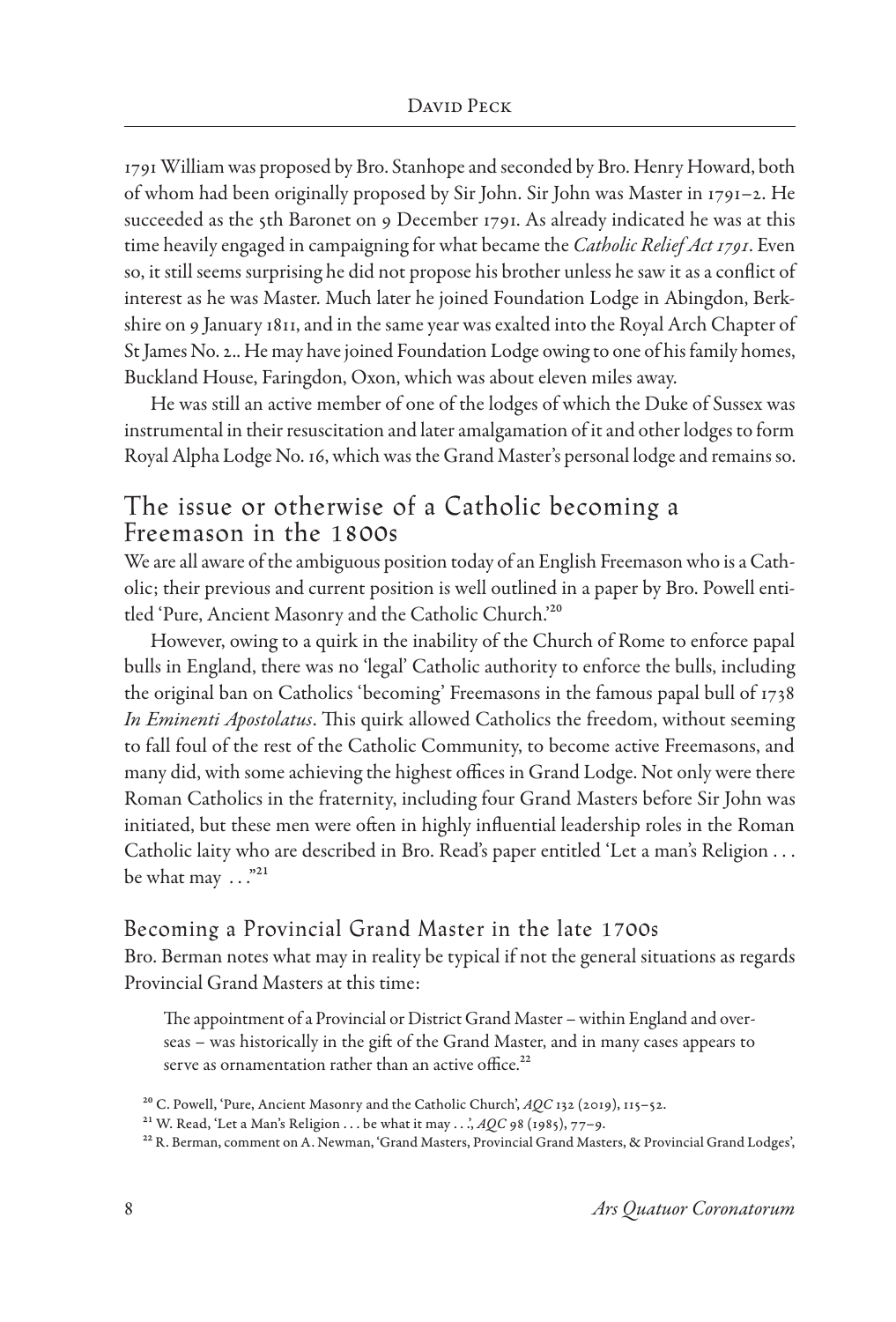With the above background in mind, I was not surprised to have found no evidence that Sir John was a visitor at Grand Lodge or was a Grand Officer before he was appointed or, perhaps more correctly, given the rank of Provincial Grand Master of Buckinghamshire. While today this may seem strange, in the late 1700s and early 1800s this does not appear to be uncommon.

A similar case is the appointment of a fellow Catholic, pupil of St Gregory's school in Douai, Grand Tour traveller, and member of Royal Lodge, Sir John Swinburne. He had not attended a Masonic meeting for twenty-five years before he was invited to accept appointment as the Provincial Grand Master of Northumberland. On 12 September 1806 he replied to the invitation:

Sir, I had last night the pleasure of receiving your obliging letter announcing the honour the Provincial Grand Lodge of Freemasons in the County of Northumberland propose to confer upon me. I cannot but be highly flattered by such a distinction, at the same time, I must feel how unworthy I am of it. 20 years ago, I was made a Master Mason and I am ashamed to say various circumstances have prevented me from attending any Lodge since. The Brethren, will I fear, find me a very ignorant Brother, but they may rest assured that, as far as lies in my Power, everything shall be done that can contribute to the welfare and interest of our Most Ancient and Respectable Order. I beg, Sir, that you will accept my best thanks for the handsome manner in which you have been so good as to convey the wishes of the Brethren, and believe me, to Remain, Your very sincere and obedient servant, (Signed) John E. Swinburne.<sup>23</sup>

Royal Lodge being a Moderns Lodge, it necessarily follows that its members, who were nobility or high-ranking gentry, might reasonably aspire to the Grand Lodge rank and status of Provincial Grand Master, if not actually expecting to head up a Province.

Based on the above, in the late 1700s, a route to becoming a Grand Officer, Grand Steward, or even a Provincial Grand Master seems to be at least for some the membership of the Royal Lodge or of another lodge in a small list of influential London lodges, as can be seen from the following extract of the Minutes of the lodge. The membership of the Lodge of Friendship No. 6 seemed to convey similar benefits.

We find the Membership of the Lodge drawn from the nobility, gentry of good social position, professional men and city merchants, and amongst the visitors the Grand Master, Lord Petre, and the Deputy Grand Master, whilst several of the Members, besides serving the office of Grand Steward (to which later I must refer in detail), attained the rank of Provincial or District Grand Master and Grand Office at home or abroad. Amongst these may be noted:

Capt. Francis Minshall, Prov.G.M., Sussex, 1774.

*AQC* 133 (2020), 134.

23 I. Brown, 'Antiquity's Pride: The Third Provincial Grand Master of Northumberland', Undated & Unpublished.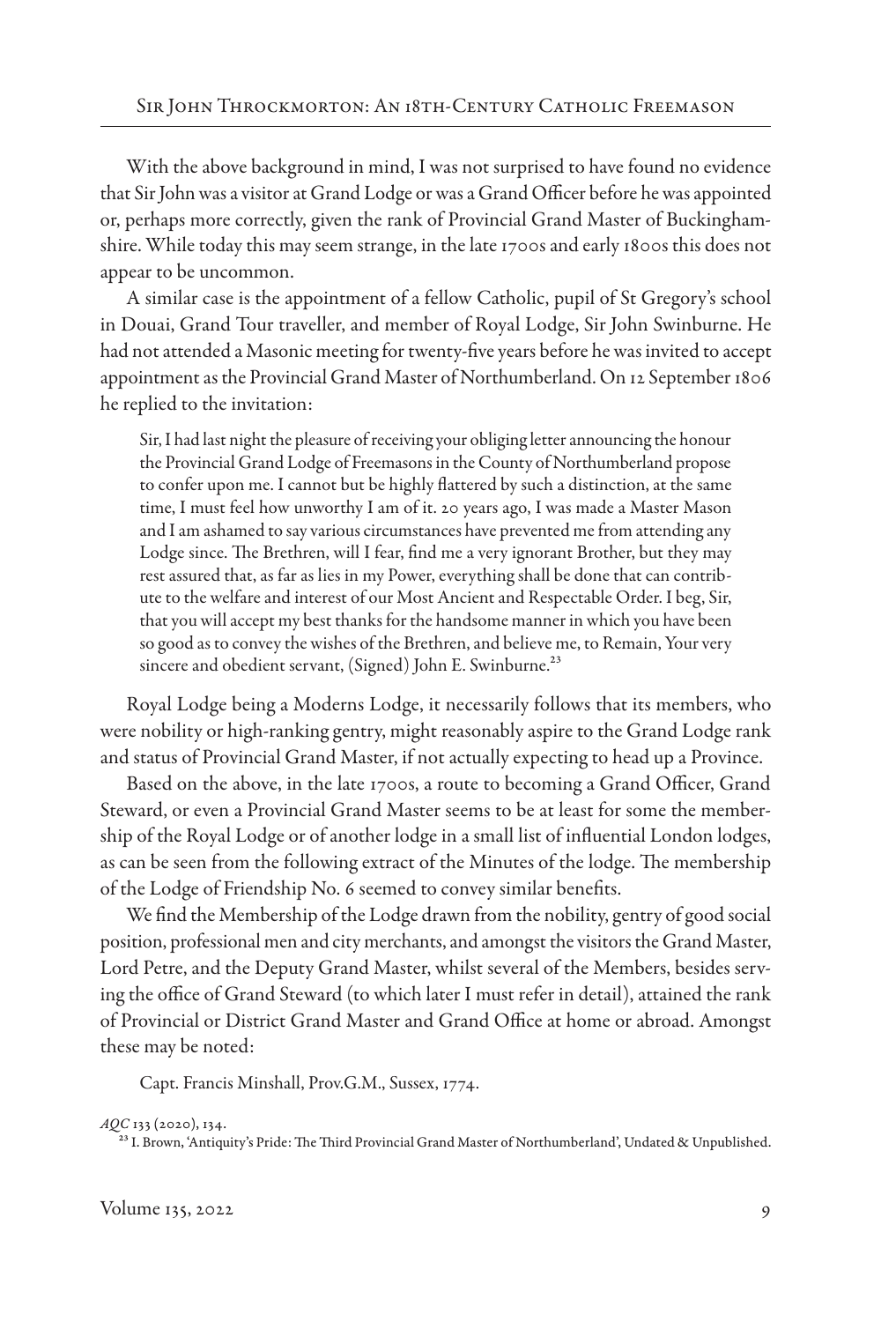George Durant, Prov.G.M., N. Wales and Shropshire, 1774. Arthur Stanhope, Prov.G.M., Berkshire, 1795. Sir John Throckmorton, Bart., Prov.G.M., Buckinghamshire, 1796, and Berkshire, 1817. Henry Harford, Prov.G.M, Maryland. Henry Crathorne, Senior Grand Warden, 1790. A Senior, P.D.G.M., Asia. William Birch, Senior G.W., America.<sup>24</sup>

Some further insight into the membership of Grand Lodge between 1717 and 1784 can be gleaned from Anderson's 1784 *Constitutions*.25 in the section entitled 'A Chronological Table of Patrons, Grand Masters, Officers, and Stewards.' If the names from AD  $587$  – Austin the Monk to AD 1698 – Sir Christopher Wren are ignored, it records a list of the Grand Officers each year starting in 1717; with just the Grand Master and two Grand Wardens, then progressively adding Deputy Grand Masters, Grand Secretaries, Grand Stewards, Grand Treasurers, Sword Bearers. Later by 1782, adding an Assistant Grand Master. By the last record in the list for 1783 the number of Grand Officers had stabilized to include all the above i.e. only twenty-two Brethren, including twelve Grand Stewards. The list goes on to name thirty-nine Provincial Grand Masters, both in England and overseas, but with no mention of Buckinghamshire, as Sir John was not 'appointed' as the first Provincial Grand Master of Buckinghamshire until 1796, but there is a record of the Provincial Grand Master of Berkshire as Col. John Deaken, who was the first Provincial Grand Master appointed in 1773. At the Grand Lodge meeting in April 1777 John Deaken was reported as the Deputy Grand Master (he may have been acting), and at the meeting in May 1777 he was reported as Senior Grand Warden. However, at the next meeting in November 1777 his name does not appear in the list of officers present, as Thomas Parker appears as Senior Grand Warden. Deaken first appears in 1768 as Major John Deaken in the list of Grand Stewards and its Treasurer. Of course, Sir John was himself appointed as Provincial Grand Master of Berkshire in 1817 as the third Provincial Grand Master. His predecessor in Berkshire, Arthur Stanhope, appointed in 1795 is not recorded in Anderson's book.

In trying to understand the appointment of Sir John as Provincial Grand Master of Buckinghamshire, one might have expected his name and rank progression to appear in Anderson's *Constitutions*, but it does not.

In October 1768 Grand Lodge had decided to establish a fund to build a hall and it required Grand Officers to contribute.<sup>26</sup> This may be the reason that at the Grand Lodge

<sup>&</sup>lt;sup>24</sup> Hills, 'Minutes of The Royal Lodge', 70.

<sup>25</sup> J. Anderson, *Constitutions of the Antient Fraternity of Free and Accepted Masons containing their history, charges, regulations etc*. (London: J. Rozea, 1784).

<sup>26</sup> Anderson, 1784 *Constitutions,* 386.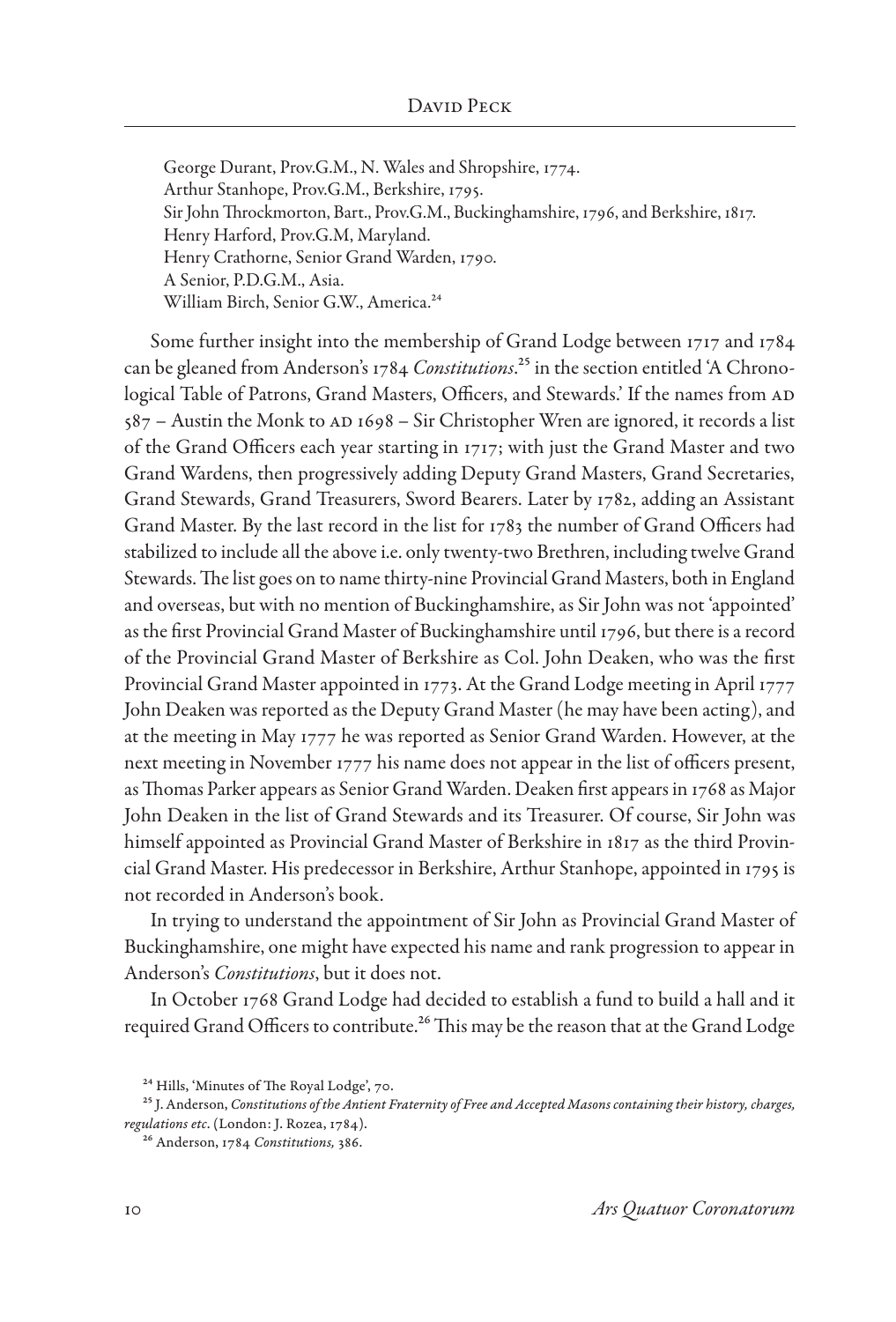meeting on 23 Nov 1796, the meeting shortly after Sir John's appointment as Provincial Grand Master of Buckinghamshire, the Minutes record him as making a charitable donation of  $\epsilon$ 10.10.00 (Ten Guineas). this was quite a large donation when seen against the total donations recorded of  $\epsilon$ 200.0.4 (200 Guineas). Ten guineas is worth at least  $£1700$  today.

Sir John is shown as President of the Grand Lodge Board of Schools from December 1815 until June 1817, at which point James Perry becomes President, but Sir John remains a Board member. He was again appointed as a Board member in April 1818.

The Minutes of the Moderns Grand Lodge Communications for the period 1770 to 1812 show no record of Sir John attending Grand Lodge between his initiation in 1782 and in 1796. when he was given the rank of Provincial Grand Master of Buckinghamshire. This does not mean he did not attend, but more likely that his status was not high enough to be recorded. I rather assume he would have attended at least occasionally.

After 13 April 1786, when he was 'appointed' as Provincial Grand Master of Buckinghamshire, the Moderns Grand Lodge Communications show him attending on the following occasions:

11 May 1786 (the date immediately after his appointment) and subsequently on 12 April 1797, 4 April 1798,<sup>27</sup> 10 April 1799, 12 April 1813,<sup>28</sup> and 23 June 1813.<sup>29</sup>

Some more details on his attendance can be seen in the reports on Grand Lodge Quarterly Communications and Grand Feasts in *The Freemasons Magazine*. The report on the Grand Feast held on 11 May 1796, in the presence of the Grand Master, HRH George, Prince of Wales, shows Sir John as the twenty-fourth name after the Grand Master.<sup>30</sup>

Sir John died in 1819 and there are no further references either to his death or to any 'Throckmorton' as a Grand Officer or attending Grand Lodge in the Quarterly Communications for the whole period to December 1819. However, the practice of recording the deaths of any brethren except very senior Grand Lodge officers appears not to have started until March 1901.<sup>31</sup>

#### Conclusion

Sir John, as well as having all the duties of landed Gentry, travelling widely, and his Freemasonry, dedicated an enormous amount of effort into achieving more equal rights for Roman Catholics and their acceptance in English society, with the culmination of the

<sup>27</sup> *Freemasons Magazine*, 1 May 1798, 327.

<sup>&</sup>lt;sup>28</sup> Manuscript Minutes of the Grand Lodge of England (Moderns), 1740-1813 BE 140 GRA.

<sup>&</sup>lt;sup>29</sup> Transcripts of Minutes of the Quarterly Communications of Grand Lodge, 23 June 1813, supplied by the Archivist and Records Manager of the Museum of Freemasonry.

<sup>30</sup> *Freemasons Magazine*, 1 May 1798, 327.

<sup>&</sup>lt;sup>31</sup> Minutes of the Quarterly Communication of Grand Lodge, 6 March 1901.